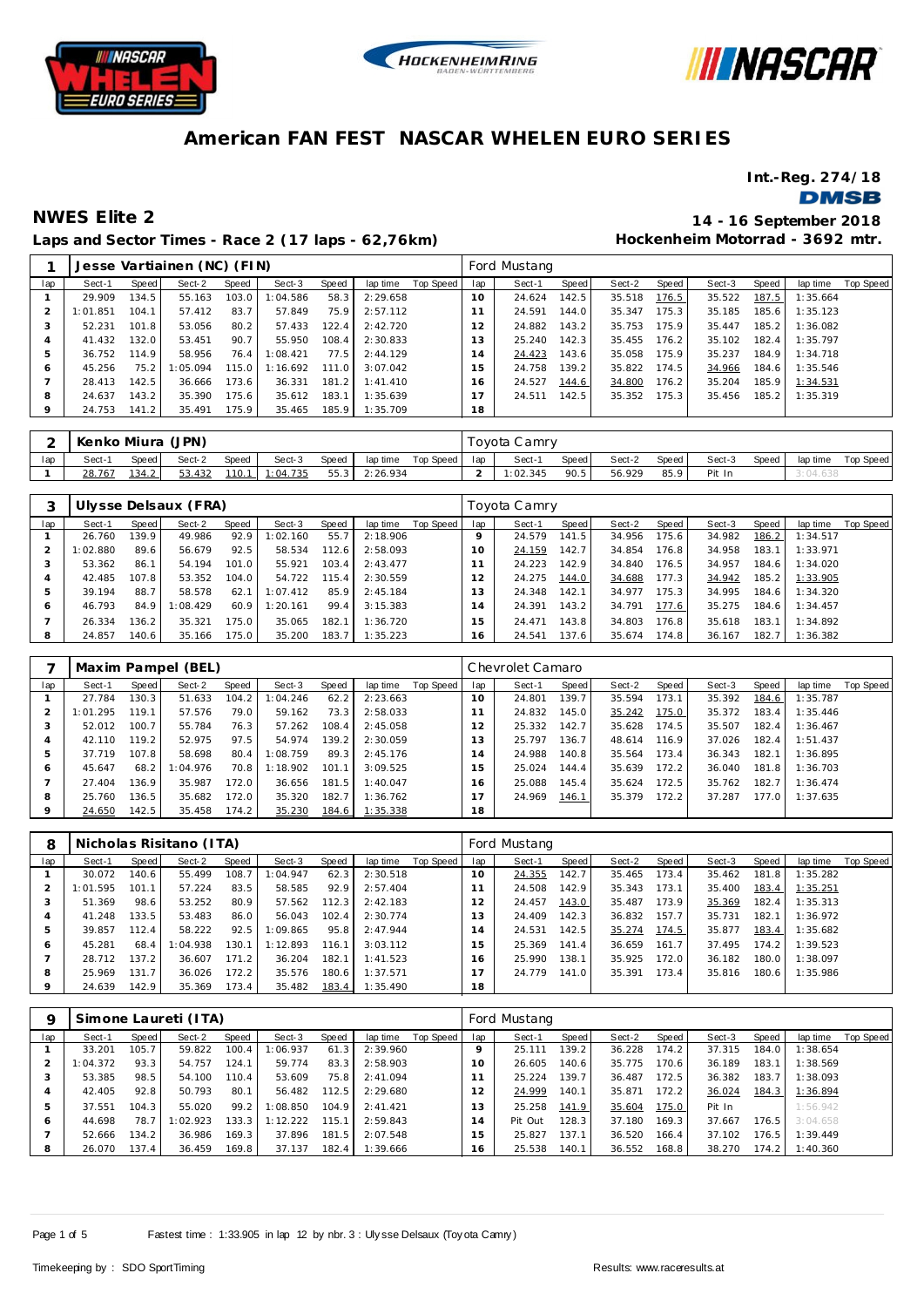





**Int.-Reg. 274/18**

**DMSB** 

**Laps and Sector Times - Race 2 (17 laps - 62,76km)**

**NWES Elite 2 14 - 16 September 2018 Hockenheim Motorrad - 3692 mtr.**

| 10  |          |       | Gil Carmen Boix (ESP) |       |          |       |          |           |                   | Chevrolet SS |       |        |       |        |       |          |           |
|-----|----------|-------|-----------------------|-------|----------|-------|----------|-----------|-------------------|--------------|-------|--------|-------|--------|-------|----------|-----------|
| lap | Sect-1   | Speed | Sect-2                | Speed | Sect-3   | Speed | lap time | Top Speed | lap               | Sect-1       | Speed | Sect-2 | Speed | Sect-3 | Speed | lap time | Top Speed |
|     | 31.604   | 129.8 | 58.882                | 87.3  | 1:06.423 | 58.2  | 2:36.909 |           | 10                | 25.732       | 132.8 | 36.791 | 172.2 | 36.968 | 181.8 | 1:39.491 |           |
|     | 1:04.036 | 102.8 | 54.285                | 99.9  | 1:00.761 | 78.9  | 2:59.082 |           |                   | 25.373       | 134.0 | 36.427 | 171.7 | 36.966 | 182.4 | 1:38.766 |           |
|     | 53.272   | 103.5 | 54.703                | 111.3 | 53.162   | 90.5  | 2:41.137 |           | $12 \overline{ }$ | 25.300       | 135.5 | 36.366 | 171.7 | 36.404 | 184.6 | 1:38.070 |           |
|     | 42.056   | 112.5 | 51.228                | 69.5  | 55.820   | 106.2 | 2:29.104 |           | 13                | 25.359       | 140.3 | 36.511 | 173.4 | 38.108 | 180.9 | 1:39.978 |           |
| 5   | 37.764   | 116.6 | 56.247                | 103.6 | 1:12.027 | 97.3  | 2:46.038 |           | 14                | 25.373       | 136.7 | 36.490 | 172.0 | 36.659 | 184.3 | 1:38.522 |           |
| 6   | 44.902   | 78.4  | 1:03.741              | 129.2 | 1:10.094 | 119.2 | 2:58.737 |           | 15                | 25.833       | 139.5 | 36.394 | 172.0 | 37.470 | 180.9 | 1:39.697 |           |
|     | 50.549   | 119.1 | 38.398                | 165.4 | 38.142   | 178.8 | 2:07.089 |           | 16                | 25.617       | 142.3 | 36.494 | 172.2 | 36.463 | 183.1 | 1:38.574 |           |
| 8   | 26.991   | 131.5 | 37.118                | 168.8 | 37.741   | 181.2 | 1:41.850 |           | 17                | 25.187       | 137.9 | 37.025 | 172.0 | 37.716 | 181.2 | 1:39.928 |           |
|     | 26.044   | 135.7 | 37.303                | 170.9 | 37.480   | 182.1 | 1:40.827 |           | 18                |              |       |        |       |        |       |          |           |
|     |          |       |                       |       |          |       |          |           |                   |              |       |        |       |        |       |          |           |

|         | Felipe Rabello (BRA)<br>Speed<br>Speed<br>Sect-2<br>lap time<br>Sect-3<br>Speed<br>Sect-1<br>136.4<br>27.357<br>51.158<br>103.2<br>67.4<br>2:21.981<br>1:03.466<br>93.1<br>84.1<br>1:01.126<br>58.320<br>58.629<br>80.2<br>2:58.075<br>72.2<br>56.458<br>52.293<br>82.6<br>56.623<br>101.8<br>2:45.374 |       |          |       |          |       |          |           |                 | Chevrolet Camaro |       |        |       |        |       |          |           |
|---------|--------------------------------------------------------------------------------------------------------------------------------------------------------------------------------------------------------------------------------------------------------------------------------------------------------|-------|----------|-------|----------|-------|----------|-----------|-----------------|------------------|-------|--------|-------|--------|-------|----------|-----------|
| lap     |                                                                                                                                                                                                                                                                                                        |       |          |       |          |       |          | Top Speed | lap             | Sect-1           | Speed | Sect-2 | Speed | Sect-3 | Speed | lap time | Top Speed |
|         |                                                                                                                                                                                                                                                                                                        |       |          |       |          |       |          |           | 10 <sup>°</sup> | 24.233           | 144.2 | 35.218 | 176.8 | 35.386 | 184.6 | 1:34.837 |           |
|         |                                                                                                                                                                                                                                                                                                        |       |          |       |          |       |          |           |                 | 24.456           | 144.0 | 35.162 | 177.6 | 35.830 | 186.5 | 1:35.448 |           |
| 3       |                                                                                                                                                                                                                                                                                                        |       |          |       |          |       |          |           |                 | 24.816           | 144.2 | 34.993 | 176.2 | 35.488 | 184.0 | 1:35.297 |           |
|         | 41.648                                                                                                                                                                                                                                                                                                 | 94.9  | 53.125   | 105.9 | 54.854   | 113.2 | 2:29.627 |           | 13              | 25.046           | 139.9 | 35.867 | 174.5 | 36.830 | 185.2 | 1:37.743 |           |
| 5       | 38.304                                                                                                                                                                                                                                                                                                 | 74.3  | 58.659   | 65.3  | 1:08.734 | 106.5 | 2:45.697 |           | 14              | 24.684           | 129.8 | 35.405 | 175.6 | 35.153 | 184.6 | 1:35.242 |           |
| O       | 45.895                                                                                                                                                                                                                                                                                                 | 76.4  | 1:05.759 | 69.4  | 1:19.303 | 100.7 | 3:10.957 |           | 15              | 24.175           | 141.7 | 35.355 | 176.5 | 35.369 | 184.3 | 1:34.899 |           |
|         | 27.362                                                                                                                                                                                                                                                                                                 | 141.0 | 36.004   | 173.6 | 35.988   | 184.0 | 1:39.354 |           | 16              | 24.806           | 142.7 | 35.374 | 173.4 | 35.565 | 183.4 | 1:35.745 |           |
| 8       | 24.408                                                                                                                                                                                                                                                                                                 | 143.8 | 35.258   | 175.3 | 35.479   | 184.3 | 1:35.145 |           |                 | 24.541           | 143.4 | 35.140 | 175.6 | 35.325 | 184.0 | 1:35.006 |           |
| $\circ$ | 24.491                                                                                                                                                                                                                                                                                                 | 143.6 | 35.166   | 175.9 | 35.101   | 184.9 | 1:34.758 |           | 18              |                  |       |        |       |        |       |          |           |

| 27      |        |       | Pierluigi Veronesi (ITA) |       |        |       |          |           |      | Ford Mustang |       |        |       |        |       |          |           |
|---------|--------|-------|--------------------------|-------|--------|-------|----------|-----------|------|--------------|-------|--------|-------|--------|-------|----------|-----------|
| lap     | Sect-1 | Speed | Sect-2                   | Speed | Sect-3 | Speed | lap time | Top Speed | lap  | Sect-1       | Speed | Sect-2 | Speed | Sect-3 | Speed | lap time | Top Speed |
|         |        |       |                          |       |        |       | 2:28.194 |           | 10   |              |       |        |       |        |       | 1:35.731 |           |
| 2       |        |       |                          |       |        |       | 2:57.707 |           | -1.1 |              |       |        |       |        |       | 1:35.204 |           |
| 3       |        |       |                          |       |        |       | 2:42.580 |           | 12   |              |       |        |       |        |       | 1:36.508 |           |
| 4       |        |       |                          |       |        |       | 2:29.485 |           | 13   |              |       |        |       |        |       | 1:36.905 |           |
| b.      |        |       |                          |       |        |       | 2:45.007 |           | 14   |              |       |        |       |        |       | 1:35.655 |           |
| 6       |        |       |                          |       |        |       | 3:08.684 |           | 15   |              |       |        |       |        |       | 1:35.295 |           |
|         |        |       |                          |       |        |       | 1:40.607 |           | 16   |              |       |        |       |        |       | 1:35.199 |           |
| 8       |        |       |                          |       |        |       | 1:36.594 |           | 17   |              |       |        |       |        |       | 1:35.887 |           |
| $\circ$ |        |       |                          |       |        |       | 1:35.619 |           | 18   |              |       |        |       |        |       |          |           |

| 31  |          |                    | Francesco Parli (CHE) |       |          |       |          |           |     | Chevrolet Camaro |       |        |       |        |       |           |           |
|-----|----------|--------------------|-----------------------|-------|----------|-------|----------|-----------|-----|------------------|-------|--------|-------|--------|-------|-----------|-----------|
| lap | Sect-1   | Speed              | Sect-2                | Speed | Sect-3   | Speed | lap time | Top Speed | lap | Sect-1           | Speed | Sect-2 | Speed | Sect-3 | Speed | lap time  | Top Speed |
|     | 30.429   | 139.2              | 57.950                | 90.5  | 1:05.602 | 57.8  | 2:33.981 |           |     | 25.543           | 142.9 | 36.447 | 172.2 | 36.780 | 184.3 | 1:38.770  |           |
|     | 1:03.247 | 97.1               | 56.845                | 95.2  | 59.303   | 91.1  | 2:59.395 |           | 10  | 25.054           | 143.4 | 36.031 | 174.5 | 37.049 | 181.2 | 1:38.134  |           |
|     | 51.595   | 125.0              | 51.573                | 80.7  | 58.851   | 93.7  | 2:42.019 |           |     | 25.435           | 142.3 | 35.851 | 173.1 | 37.078 | 181.8 | 1:38.364  |           |
|     | 41.215   | 126.8 <sub>1</sub> | 52.684                | 82.1  | 55.554   | 114.6 | 2:29.453 |           |     | 25.494           | 143.0 | 36.418 | 173.9 | 36.828 | 184.0 | 1:38.740  |           |
| 5   | 37.318   | 118.0              | 57.390                | 95.8  | 1:08.091 | 94.6  | 2:42.799 |           | 13  | 25.148           | 142.9 | 36.316 | 172.0 | 36.723 | 184.9 | 1:38.187  |           |
| O   | 45.275   | 70.3               | 1:04.675              | 128.9 | 1:13.821 | 113.4 | 3:03.771 |           | 14  | 25.392           | 144.0 | 35.851 | 174.5 | 36.742 | 184.3 | 1:37.985  |           |
|     | 29.266   | 139.9              | 37.153                | 173.1 | 37.773   | 181.5 | 1:44.192 |           | 15  | 25.411           | 141.9 | 35.975 | 173.4 | Pit In |       | 2: 23.414 |           |
| 8   | 26.703   | 128.1              | 36.344                | 173.6 | 36.831   | 183.4 | 1:39.878 |           | 16  |                  |       |        |       |        |       |           |           |

| 32      |          |       | Florian Venturi (FRA) |       |          |       |          |           |     | Ford Mustang |       |        |       |        |       |          |           |
|---------|----------|-------|-----------------------|-------|----------|-------|----------|-----------|-----|--------------|-------|--------|-------|--------|-------|----------|-----------|
| lap     | Sect-1   | Speed | Sect-2                | Speed | Sect-3   | Speed | lap time | Top Speed | lap | Sect-1       | Speed | Sect-2 | Speed | Sect-3 | Speed | lap time | Top Speed |
|         | 27.884   | 142.3 | 51.419                | 113.9 | 1:04.045 | 64.4  | 2:23.348 |           | 10  | 24.326       | 143.2 | 35.017 | 177.0 | 35.136 | 185.2 | 1:34.479 |           |
|         | 1:00.713 | 119.3 | 58.445                | 75.8  | 59.013   | 77.9  | 2:58.171 |           |     | 24.813       | 142.9 | 35.136 | 175.9 | 34.932 | 186.5 | 1:34.881 |           |
| 3       | 51.649   | 85.9  | 53.976                | 94.7  | 56.461   | 100.9 | 2:42.086 |           | 12  | 24.350       | 145.7 | 35.096 | 176.2 | 35.023 | 185.6 | 1:34.469 |           |
| 4       | 41.564   | 101.8 | 53.046                | 83.9  | 55.314   | 94.7  | 2:29.924 |           | 13  | 24.426       | 144.6 | 35.021 | 176.2 | 34.906 | 187.2 | 1:34.353 |           |
| 5       | 38.635   | 75.3  | 58.517                | 68.1  | 1:08.741 | 90.0  | 2:45.893 |           | 14  | 24.454       | 144.4 | 35.017 | 176.2 | 35.255 | 185.2 | 1:34.726 |           |
| 6       | 45.736   | 80.9  | 1:06.594              | 67.9  | 1:19.538 | 151.5 | 3:11.868 |           | 15  | 24.632       | 145.9 | 35.397 | 177.3 | 35.532 | 182.7 | 1:35.561 |           |
|         | 27.545   | 142.9 | 35.741                | 174.5 | 35.290   | 183.4 | 1:38.576 |           | 16  | 24.467       | 144.8 | 35.066 | 176.8 | 35.278 | 183.7 | 1:34.811 |           |
| 8       | 24.468   | 144.6 | 35.450                | 175.9 | 35.205   | 184.0 | 1:35.123 |           |     | 24.537       | 144.4 | 35.155 | 177.0 | 35.808 | 185.6 | 1:35.500 |           |
| $\circ$ | 24.514   | 144.4 | 35.088                | 177.0 | 34.986   | 184.9 | 1:34.588 |           | 18  |              |       |        |       |        |       |          |           |

| 33  |          |       | lan Eric Wadén (NC) (FIN) |              |          |       |                       |             |     | Chevrolet SS |       |              |       |        |       |                |           |
|-----|----------|-------|---------------------------|--------------|----------|-------|-----------------------|-------------|-----|--------------|-------|--------------|-------|--------|-------|----------------|-----------|
| lap | Sect-1   | Speed | Sect-2                    | <b>Speed</b> | Sect-3   | Speed | lap time              | Top Speed I | lap | Sect-1       | Speed | Sect-2       | Speed | Sect-3 | Speed | lap time       | Top Speed |
|     | 33.350   | 96.9  | 1:00.362                  | 108.9        | 1:06.978 | 61.9  | 2:40.690              |             |     | 25.377       | 142.7 | 36.288       | 173.9 | 36.698 | 185.2 | 1:38.363       |           |
|     | 1:04.261 | 85.8  | 54.557                    | 132.2        | 59.966   | 88.5  | 2:58.784              |             |     | 25.899       | 141.9 | 35.845       | 173.4 | 36.666 | 184.6 | 1:38.410       |           |
|     | 53.150   | 97.3  | 54.166                    | 114.9        |          |       | 54.182 103.2 2:41.498 |             |     | 25.344       | 138.6 | 36.143 172.0 |       | 36.871 |       | 184.6 1:38.358 |           |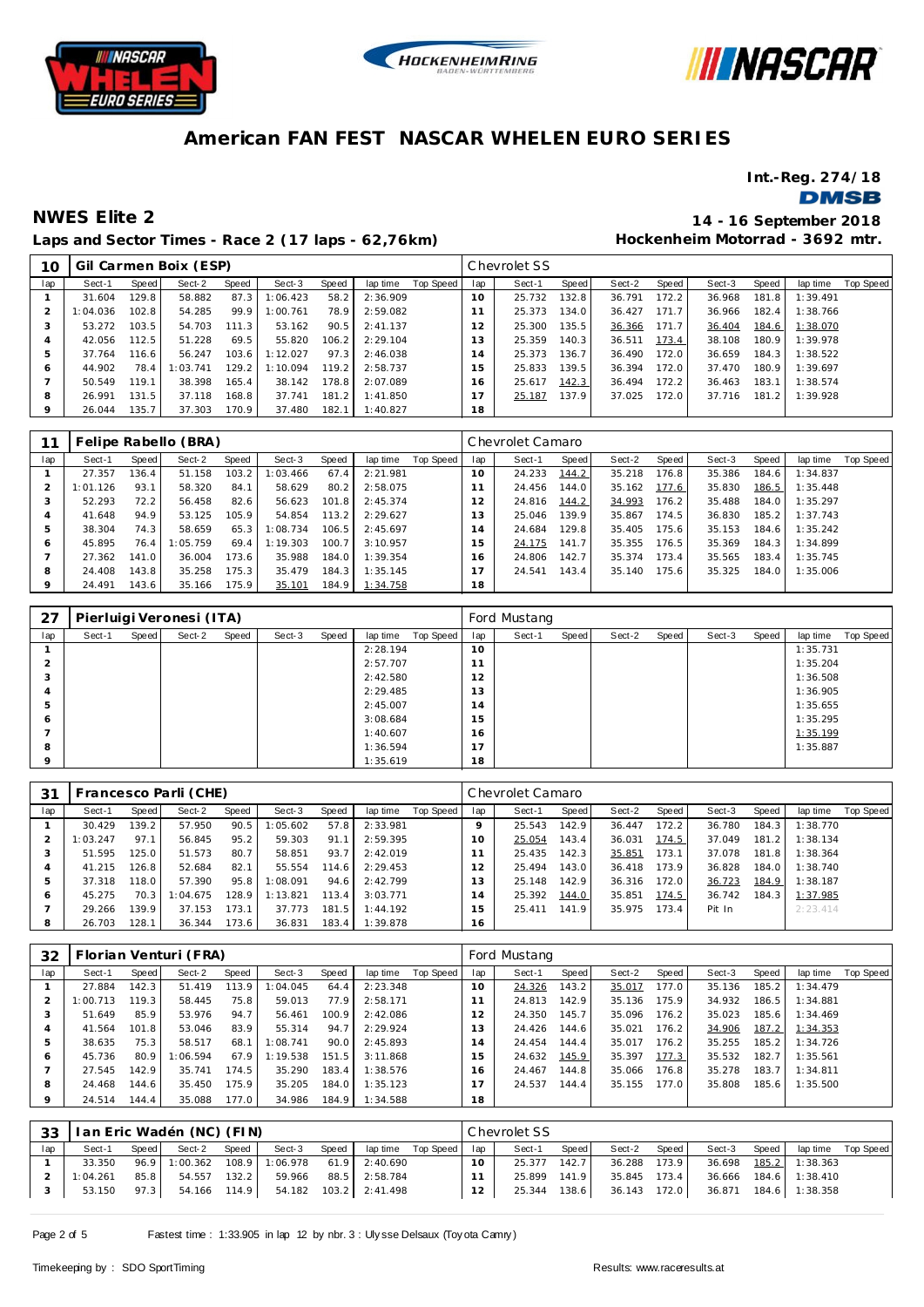





**Int.-Reg. 274/18**

## **DMSB**

## **NWES Elite 2 14 - 16 September 2018**

# **Hockenheim Motorrad - 3692 mtr.**

|         |        |       |          |       |                               |       | Laps and Sector Times - Race 2 (17 laps - 62,76km) |    |                 |                 |              | Hockenheim Motorrad - 3692 mtr |
|---------|--------|-------|----------|-------|-------------------------------|-------|----------------------------------------------------|----|-----------------|-----------------|--------------|--------------------------------|
|         | 41.830 | 108.2 | 50.913   | 76.1  | 57.089                        |       | 100.5 2:29.832                                     | 13 | 145.7<br>25.174 | 169.3<br>36.199 |              | 36.976 184.9 1:38.349          |
| 5       | 36.855 | 94.4  | 55.618   |       | 96.8 1:09.780                 |       | $97.5$ 2:42.253                                    | 14 | 145.0<br>25.340 | 35.856 174.5    | 36.790 184.6 | 1:37.986                       |
| 6       | 44.584 | 79.2  | 1:03.787 |       | 116.1 1:09.724 118.3 2:58.095 |       |                                                    | 15 | 144.0<br>25.204 | 35.969<br>174.5 | 55.527       | 1:56.700<br>179.7              |
|         | 30.270 | 138.3 | 36.213   | 173.4 | 37.979                        |       | $183.1$ 1:44.462                                   | 16 | 136.5<br>26.185 | 36.195<br>172.8 | 36.267       | 177.6<br>1:38.647              |
| 8       | 26.127 | 142.1 | 36.104   | 168.0 | 37.016                        | 183.7 | 1:39.247                                           |    | 141.0<br>26.114 | 168.8<br>36.176 | 38.126       | 165.6<br>1:40.416              |
| $\circ$ | 25.702 | 138.8 | 35.822   | 171.7 | 37.024                        | 183.7 | 1:38.548                                           | 18 |                 |                 |              |                                |

| 37      |          |       | Wilfried Boucenna (FRA) |       |          |       |          |           |                 | Ford Mustang |       |        |       |        |       |          |           |
|---------|----------|-------|-------------------------|-------|----------|-------|----------|-----------|-----------------|--------------|-------|--------|-------|--------|-------|----------|-----------|
| lap     | Sect-1   | Speed | Sect-2                  | Speed | Sect-3   | Speed | lap time | Top Speed | lap             | Sect-1       | Speed | Sect-2 | Speed | Sect-3 | Speed | lap time | Top Speed |
|         | 28.409   | 132.0 | 52.498                  | 98.   | 1:04.421 | 57.7  | 2:25.328 |           | 10 <sup>°</sup> | 24.339       | 144.8 | 35.238 | 176.8 | 34.865 | 187.5 | 1:34.442 |           |
|         | 1:02.314 | 112.5 | 56.471                  | 85.2  | 59.510   | 74.1  | 2:58.295 |           |                 | 24.517       | 145.4 | 35.121 | 178.2 | 35.774 | 185.9 | 1:35.412 |           |
| 3       | 51.999   | 86.0  | 52.004                  | 103.7 | 56.777   | 87.3  | 2:40.780 |           | $\overline{2}$  | 24.897       | 140.8 | 35.033 | 177.6 | 35.218 | 186.2 | 1:35.148 |           |
| 4       | 42.140   | 102.0 | 52.899                  | 97.6  | 54.867   | 92.2  | 2:29.906 |           | 3               | 25.099       | 140.8 | 35.818 | 176.2 | 36.042 | 187.2 | 1:36.959 |           |
| 5       | 38.316   | 86.4  | 58.793                  | 59.9  | 1:08.520 | 117.1 | 2:45.629 |           | $\overline{A}$  | 24.371       | 142.7 | 35.236 | 177.9 | 38.687 | 176.5 | 1:38.294 |           |
| 6       | 46.157   | 82.7  | :06.204                 | 64.6  | 1:19.396 | 98.8  | 3:11.757 |           | 5               | 24.992       | 143.6 | 35.224 | 175.6 | 35.153 | 181.5 | 1:35.369 |           |
|         | 27.981   | 139.2 | 36.134                  | 174.5 | 36.237   | 180.9 | 1:40.352 |           | 6               | 24.816       | 145.6 | 35.249 | 174.2 | 35.190 | 183.7 | 1:35.255 |           |
| 8       | 25.025   | 142.1 | 35.231                  | 174.8 | 34.888   | 185.9 | 1:35.144 |           |                 | 24.635       | 144.2 | 35.260 | 175.0 | 35.277 | 183.4 | 1:35.172 |           |
| $\circ$ | 24.633   | 143.4 | 35.210                  | 175.0 | 34.696   | 188.5 | 1:34.539 |           | 18              |              |       |        |       |        |       |          |           |

| -41 | Massimiliano Lanza (ITA) |       |        |       |        |       |          |           |     | Ford Mustang |         |        |       |        |       |          |           |
|-----|--------------------------|-------|--------|-------|--------|-------|----------|-----------|-----|--------------|---------|--------|-------|--------|-------|----------|-----------|
| lap | Sect-1                   | Speed | Sect-2 | Speed | Sect-3 | Speed | lap time | Top Speed | lan | Sect-1       | Speed I | Sect-2 | Speed | Sect-3 | Speed | lap time | Top Speed |

| 44      | Gil Linster (LUX) |       |          |       |          |       |          |           |                | Chevrolet SS |       |        |       |        |       |          |           |
|---------|-------------------|-------|----------|-------|----------|-------|----------|-----------|----------------|--------------|-------|--------|-------|--------|-------|----------|-----------|
| lap     | Sect-1            | Speed | Sect-2   | Speed | Sect-3   | Speed | lap time | Top Speed | lap            | Sect-1       | Speed | Sect-2 | Speed | Sect-3 | Speed | lap time | Top Speed |
|         | 28.106            | 132.2 | 53.624   | 109.9 | 1:04.817 | 62.4  | 2:26.547 |           | $10^{-}$       | 25.439       | 139.0 | 35.692 | 174.2 | 35.618 | 184.0 | 1:36.749 |           |
|         | 1:02.032          | 105.7 | 56.631   | 80.5  | 59.539   | 68.5  | 2:58.202 |           |                | 25.453       | 140.6 | 35.852 | 174.5 | 35.106 | 183.1 | 1:36.411 |           |
| -3      | 51.681            | 89.0  | 53.881   | 79.7  | 58.109   | 118.0 | 2:43.671 |           | 12             | 24.845       | 135.0 | 35.423 | 175.9 | 36.123 | 183.7 | 1:36.391 |           |
|         | 41.887            | 112.5 | 53.132   | 88.3  | 55.879   | 118.6 | 2:30.898 |           | 13             | 24.890       | 141.7 | 36.311 | 164.6 | 35.791 | 185.6 | 1:36.992 |           |
|         | 36.989            | 103.3 | 58.580   | 83.9  | 1:08.799 | 79.5  | 2:44.368 |           | $\overline{4}$ | 24.930       | 141.5 | 35.449 | 175.3 | 35.334 | 184.0 | 1:35.713 |           |
| Ô       | 45.433            | 71.5  | 1:05.510 | 98.1  | 1:17.199 | 107.4 | 3:08.142 |           | 15             | 25.067       | 141.0 | 35.581 | 174.5 | 35.515 | 184.0 | 1:36.163 |           |
|         | 27.996            | 138.3 | 37.085   | 168.0 | 37.018   | 177.9 | 1:42.099 |           | 16             | 24.847       | 139.9 | 35.463 | 175.9 | 35.218 | 181.8 | 1:35.528 |           |
| 8       | 25.611            | 127.7 | 38.940   | 173.4 | 35.770   | 181.8 | 1:40.321 |           |                | 24.420       | 141.2 | 34.784 | 177.3 | 35.121 | 183.1 | 1:34.325 |           |
| $\circ$ | 24.936            | 140.8 | 36.203   | 173.6 | 36.092   | 184.3 | 1:37.231 |           | 18             |              |       |        |       |        |       |          |           |

| 46      | Justin Kunz (DEU) |       |          |       |          |       |          |           |     | Ford Mustang |       |        |       |        |       |          |           |
|---------|-------------------|-------|----------|-------|----------|-------|----------|-----------|-----|--------------|-------|--------|-------|--------|-------|----------|-----------|
| lap     | Sect-1            | Speed | Sect-2   | Speed | Sect-3   | Speed | lap time | Top Speed | lap | Sect-1       | Speed | Sect-2 | Speed | Sect-3 | Speed | lap time | Top Speed |
|         | 28.400            | 139.0 | 52.841   | 106.7 | 1:04.583 | 61.7  | 2:25.824 |           | 10  | 24.483       | 140.8 | 35.060 | 175.9 | 34.952 | 185.6 | 1:34.495 |           |
|         | 1:02.137          | 105.9 | 56.455   | 88.0  | 59.573   | 74.2  | 2:58.165 |           |     | 24.448       | 141.4 | 35.416 | 170.3 | 35.162 | 185.2 | 1:35.026 |           |
| 3       | 51.863            | 93.6  | 53.123   | 80.5  | 56.730   | 103.6 | 2:41.716 |           | 12  | 24.728       | 141.9 | 35.220 | 174.2 | 35.400 | 183.4 | 1:35.348 |           |
|         | 41.676            | 96.6  | 53.444   | 101.5 | 55.097   | 132.0 | 2:30.217 |           | 13  | 24.558       | 140.8 | 35.784 | 174.8 | 35.512 | 185.6 | 1:35.854 |           |
| 5       | 37.790            | 81.8  | 58.927   | 71.7  | 1:08.687 | 95.1  | 2:45.404 |           | 14  | 24.115       | 138.6 | 35.287 | 171.4 | 39.381 | 147.9 | 1:38.783 |           |
| Ô       | 45.775            | 76.2  | 1:05.514 | 66.5  | 1:18.908 | 101.2 | 3:10.197 |           | 15  | 25.237       | 141.2 | 36.478 | 148.8 | 35.870 | 181.2 | 1:37.585 |           |
|         | 28.062            | 138.8 | 36.247   | 174.5 | 36.230   | 181.5 | 1:40.539 |           | 16  | 24.593       | 141.2 | 36.679 | 145.7 | 35.704 | 185.6 | 1:36.976 |           |
| 8       | 25.030            | 140.1 | 35.481   | 173.1 | 35.133   | 184.6 | 1:35.644 |           |     | 24.868       | 142.5 | 35.947 | 143.8 | 37.650 | 153.0 | 1:38.465 |           |
| $\circ$ | 24.504            | 139.0 | 35.283   | 173.1 | 34.905   | 184.0 | 1:34.692 |           | 18  |              |       |        |       |        |       |          |           |
|         |                   |       |          |       |          |       |          |           |     |              |       |        |       |        |       |          |           |

| 47  | Renzo Calcinati (NC) (ITA) |       |        |       |        |       |          |           | Ford | Mustang |       |        |       |        |       |          |           |
|-----|----------------------------|-------|--------|-------|--------|-------|----------|-----------|------|---------|-------|--------|-------|--------|-------|----------|-----------|
| lap | Sect-1                     | Speed | Sect-2 | Speed | Sect-3 | Speed | lap time | Top Speed | lap  | Sect-1  | Speed | Sect-2 | Speed | Sect-3 | Speed | lap time | Top Speed |

| 5 <sup>1</sup> | Hugo Bec (FRA) |       |         |       |          |       |          |           |               | Chevrolet SS |       |        |       |        |       |          |           |
|----------------|----------------|-------|---------|-------|----------|-------|----------|-----------|---------------|--------------|-------|--------|-------|--------|-------|----------|-----------|
| lap            | Sect-1         | Speed | Sect-2  | Speed | Sect-3   | Speed | lap time | Top Speed | lap           | Sect-1       | Speed | Sect-2 | Speed | Sect-3 | Speed | lap time | Top Speed |
|                | 29.701         | 131.4 | 56.861  | 92.4  | : 05.070 | 57.8  | 2:31.632 |           | 10            | 25.408       | 141.5 | 35.523 | 171.2 | 35.848 | 184.0 | 1:36.779 |           |
| 2              | 1:01.087       | 111.0 | 57.691  | 82.8  | 58.573   | 90.8  | 2:57.351 |           |               | 25.357       | 141.9 | 35.651 | 172.2 | 35.219 | 182.1 | 1:36.227 |           |
| 3              | 51.011         | 114.8 | 53.339  | 72.9  | 57.661   | 109.1 | 2:42.011 |           | $\mathcal{P}$ | 24.837       | 142.5 | 35.338 | 173.1 | 36.248 | 182.4 | 1:36.423 |           |
| 4              | 41.507         | 125.7 | 53.089  | 85.7  | 55.601   | 113.7 | 2:30.197 |           | . 3           | 24.991       | 143.2 | 36.068 | 162.4 | 35.661 | 183.7 | 1:36.720 |           |
| 5              | 36.523         | 120.7 | :00.365 | 77.2  | 1:07.645 | 228.3 | 2:44.533 |           | 4             | 24.765       | 143.8 | 35.456 | 173.4 | 35.749 | 181.8 | 1:35.970 |           |
| 6              | 45.755         | 80.1  | :04.950 | 127.4 | 1:14.953 | 113.9 | 3:05.658 |           | 5             | 25.147       | 140.4 | 35.597 | 173.6 | 35.479 | 181.2 | 1:36.223 |           |
|                | 28.535         | 137.1 | 36.562  | 171.7 | 39.773   | 181.2 | 1:44.870 |           | 6             | 25.857       | 135.7 | 35.471 | 173.6 | 35.399 | 182.4 | 1:36.727 |           |
| 8              | 25.041         | 143.4 | 35.839  | 172.8 | 35.531   | 182.1 | 1:36.411 |           |               | 24.536       | 143.6 | 36.738 | 173.1 | 35.801 | 180.6 | 1:37.075 |           |
| $\circ$        | 24.976         | 140.4 | 36.597  | 171.4 | 36.043   | 181.8 | 1:37.616 |           | 18            |              |       |        |       |        |       |          |           |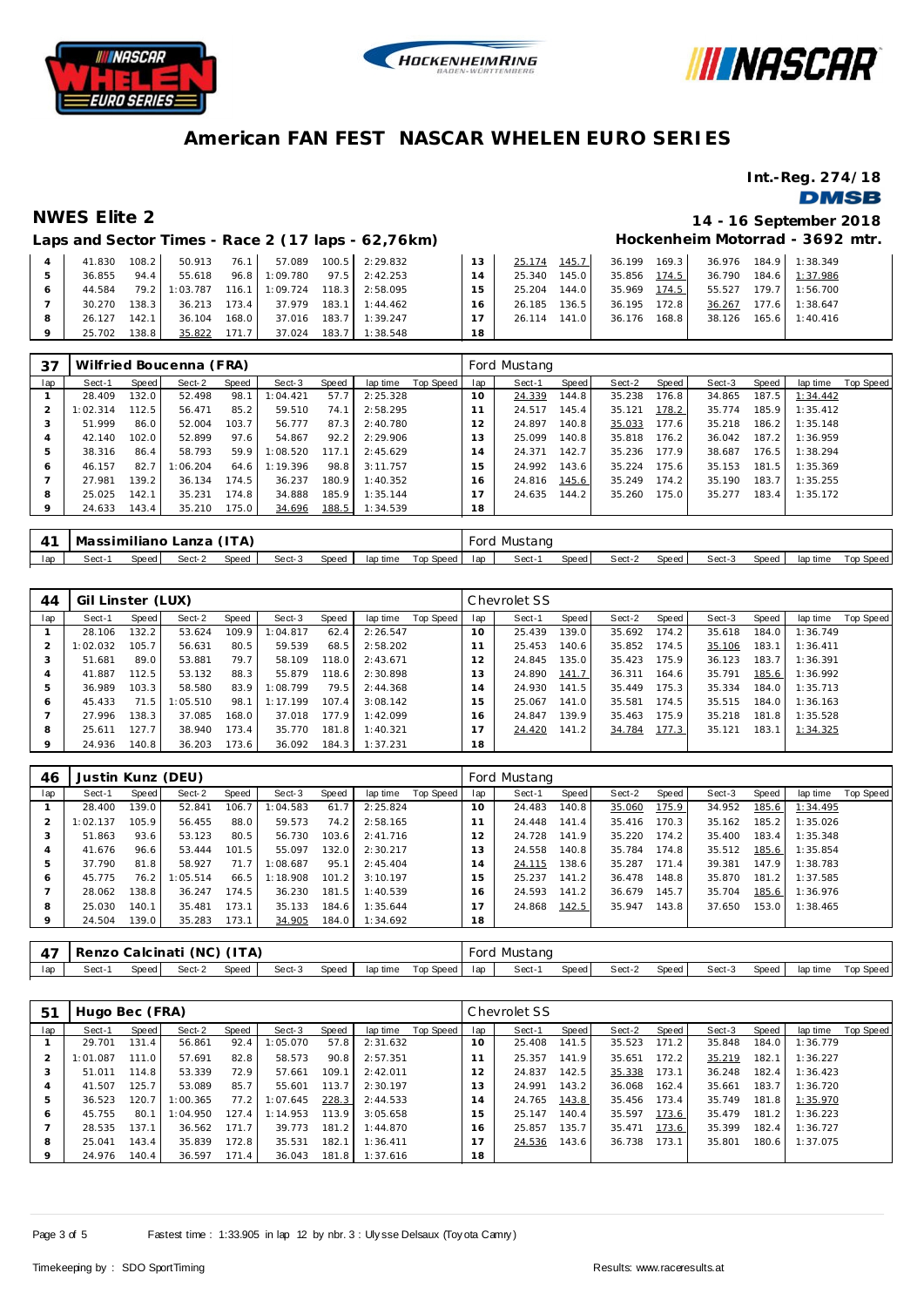





**Int.-Reg. 274/18**

### **DMSB**

## **Laps and Sector Times - Race 2 (17 laps - 62,76km)**

**NWES Elite 2 14 - 16 September 2018 Hockenheim Motorrad - 3692 mtr.**

| 54             |          |       | Arianna Casoli (ITA) |       |          |       |          |           |     | Chevrolet SS |       |        |       |        |       |           |           |
|----------------|----------|-------|----------------------|-------|----------|-------|----------|-----------|-----|--------------|-------|--------|-------|--------|-------|-----------|-----------|
| lap            | Sect-1   | Speed | Sect-2               | Speed | Sect-3   | Speed | lap time | Top Speed | lap | Sect-1       | Speed | Sect-2 | Speed | Sect-3 | Speed | lap time  | Top Speed |
|                | 32.956   | 110.7 | 59.242               | 92.2  | 1:06.382 | 57.9  | 2:38.580 |           | 10  | 26.043       | 131.4 | 37.286 | 168.8 | 38.039 | 177.9 | 1:41.368  |           |
| $\overline{2}$ | 1:05.067 | 94.1  | 53.961               | 135.8 | 1:00.175 | 81.6  | 2:59.203 |           |     | 26.030       | 131.2 | 37.041 | 170.6 | 37.852 | 179.1 | 1:40.923  |           |
| 3              | 53.307   | 110.4 | 54.101               | 103.6 | 53.458   | 90.1  | 2:40.866 |           | 12  | 26.094       | 126.0 | 37.212 | 170.1 | 37.061 | 180.6 | 1:40.367  |           |
| 4              | 42.653   | 110.7 | 50.887               | 74.2  | 55.764   | 161.0 | 2:29.304 |           | 13  | 26.097       | 130.1 | 36.861 | 169.0 | 37.729 | 177.9 | 1:40.687  |           |
| 5              | 38.491   | 108.2 | 54.715               | 104.7 | 1:11.892 | 123.4 | 2:45.098 |           | 14  | 26.077       | 132.4 | 37.062 | 165.6 | 38.089 | 180.0 | 1:41.228  |           |
| 6              | 43.315   | 74.1  | 1:02.434             | 130.8 | 1:12.501 | 112.0 | 2:58.250 |           | 15  | 26.427       | 130.3 | 37.068 | 171.2 | 39.024 | 178.5 | 1:42.519  |           |
|                | 31.688   | 124.7 | 37.447               | 170.6 | 37.592   | 181.2 | 1:46.727 |           | 16  | 27.272       | 131.4 | 37.049 | 169.8 | 37.633 | 178.8 | 1:41.954  |           |
| 8              | 26.875   | 130.8 | 36.915               | 170.6 | 37.376   | 180.9 | 1:41.166 |           | 17  | 26.123       | 134.3 | 36.821 | 170.3 | 38.800 | 180.0 | 1: 41.744 |           |
| 9              | 26.260   | 134.2 | 37.060               | 169.0 | 37.780   | 178.2 | 1:41.100 |           | 18  |              |       |        |       |        |       |           |           |
|                |          |       |                      |       |          |       |          |           |     |              |       |        |       |        |       |           |           |

| 56      |          |         | Thomas Fritsch (NC) (DEU) |       |          |       |          |           |     | Chevrolet SS |       |        |       |        |       |          |                  |
|---------|----------|---------|---------------------------|-------|----------|-------|----------|-----------|-----|--------------|-------|--------|-------|--------|-------|----------|------------------|
| lap     | Sect-1   | Speed ! | Sect-2                    | Speed | Sect-3   | Speed | lap time | Top Speed | lap | Sect-1       | Speed | Sect-2 | Speed | Sect-3 | Speed | lap time | <b>Top Speed</b> |
|         | 31.324   | 132.5   | 58.660                    | 86.9  | 1:06.311 | 59.5  | 2:36.295 |           | 10  | 26.636       | 130.3 | 37.349 | 165.6 | 37.083 | 175.3 | 1:41.068 |                  |
|         | 1:02.982 | 97.5    | 55.664                    | 103.5 | 1:00.399 | 86.7  | 2:59.045 |           |     | 25.885       | 134.5 | 36.521 | 169.8 | 37.068 | 174.2 | 1:39.474 |                  |
| 3       | 52.693   | 112.5   | 53.725                    | 141.2 | 54.776   | 85.2  | 2:41.194 |           |     | 25.721       | 134.7 | 36.767 | 167.7 | 36.720 | 176.8 | 1:39.208 |                  |
|         | 41.721   | 117.6   | 51.628                    | 80.7  | 55.488   | 110.2 | 2:28.837 |           | 3   | 25.799       | 131.9 | 36.449 | 170.6 | 37.451 | 173.4 | 1:39.699 |                  |
| 5       | 37.533   | 113.7   | 56.825                    | 98.5  | 1:11.166 | 107.5 | 2:45.524 |           | 14  | 25.661       | 132.8 | 36.625 | 170.9 | 37.214 | 173.9 | 1:39.500 |                  |
| O       | 44.630   | 75.5    | : 02.782                  | 133.0 | 1:13.183 | 114.5 | 3:00.595 |           | -5  | 26.463       | 136.9 | 36.315 | 173.9 | 37.675 | 177.9 | 1:40.453 |                  |
|         | 47.728   | 132.7   | 37.209                    | 165.9 | 37.368   | 174.5 | 2:02.305 |           | 16  | 25.908       | 135.3 | 36.516 | 174.8 | 36.556 | 179.1 | 1:38.980 |                  |
| 8       | 26.198   | 135.2   | 36.737                    | 167.4 | 37.315   | 173.9 | 1:40.250 |           |     | 25.295       | 135.3 | 36.276 | 172.5 | 38.079 | 176.2 | 1:39.650 |                  |
| $\circ$ | 28.535   | 135.5   | 37.035                    | 171.4 | 37.348   | 173.1 | 1:42.918 |           | 18  |              |       |        |       |        |       |          |                  |

| 70      |          |       | Mirco Schultis (NC) (DEU) |       |          |       |          |           |                | Chevrolet SS |       |        |       |        |       |          |           |
|---------|----------|-------|---------------------------|-------|----------|-------|----------|-----------|----------------|--------------|-------|--------|-------|--------|-------|----------|-----------|
| lap     | Sect-1   | Speed | Sect-2                    | Speed | Sect-3   | Speed | lap time | Top Speed | lap            | Sect-1       | Speed | Sect-2 | Speed | Sect-3 | Speed | lap time | Top Speed |
|         | 30.528   | 140.4 | 57.580                    | 90.4  | 1:05.216 | 59.0  | 2:33.324 |           | $10^{-}$       | 25.168       | 142.7 | 35.993 | 169.8 | 36.053 | 180.6 | 1:37.214 |           |
|         | 1:03.290 | 92.6  | 56.309                    | 92.0  | 59.520   | 89.3  | 2:59.119 |           |                | 26.215       | 138.8 | 36.634 | 172.2 | 35.713 | 181.8 | 1:38.562 |           |
|         | 50.203   | 125.7 | 52.959                    | 80.5  | 57.993   | 104.0 | 2:41.155 |           | 2              | 24.983       | 142.5 | 35.671 | 172.5 | 35.647 | 181.8 | 1:36.301 |           |
| 4       | 41.186   | 129.5 | 53.940                    | 84.0  | 55.459   | 107.2 | 2:30.585 |           | 3              | 24.703       | 143.6 | 36.168 | 161.9 | 35.641 | 182.1 | 1:36.512 |           |
| 5       | 35.066   | 135.0 | 57.999                    | 80.6  | 1:08.513 | 140.3 | 2:41.578 |           | $\overline{4}$ | 24.829       | 143.4 | 35.457 | 172.5 | 36.071 | 182.7 | 1:36.357 |           |
| 6       | 45.163   | 79.6  | 1:05.129                  | 123.7 | 1:15.449 | 110.4 | 3:05.741 |           | 5              | 25.035       | 144.6 | 35.449 | 174.2 | 35.824 | 176.2 | 1:36.308 |           |
|         | 29.512   | 141.0 | 36.791                    | 171.7 | 36.694   | 180.0 | 1:42.997 |           | 6              | 25.006       | 141.5 | 35.445 | 172.5 | 35.880 | 180.3 | 1:36.331 |           |
| 8       | 25.327   | 140.6 | 36.160                    | 172.0 | 36.038   | 180.0 | 1:37.525 |           |                | 24.804       | 142.7 | 35.782 | 173.1 | 36.157 | 178.2 | 1:36.743 |           |
| $\circ$ | 25.177   | 142.9 | 36.093                    | 170.9 | 36.127   | 180.9 | 1:37.397 |           | 18             |              |       |        |       |        |       |          |           |

| 73  | Paul Guiod (FRA) |       |         |       |          |       |          |           |     | Ford Mustang |       |        |       |        |       |          |           |
|-----|------------------|-------|---------|-------|----------|-------|----------|-----------|-----|--------------|-------|--------|-------|--------|-------|----------|-----------|
| lap | Sect-1           | Speed | Sect-2  | Speed | Sect-3   | Speed | lap time | Top Speed | lap | Sect-1       | Speed | Sect-2 | Speed | Sect-3 | Speed | lap time | Top Speed |
|     | 27.439           | 140.1 | 50.471  | 92.5  | 1:02.746 | 68.2  | 2:20.656 |           | 10  | 24.296       | 144.6 | 34.952 | 173.6 | 35.346 | 185.6 | 1:34.594 |           |
|     | 1:01.959         | 93.8  | 57.496  | 91.9  | 58.956   | 77.8  | 2:58.411 |           |     | 24.312       | 144.8 | 35.028 | 174.8 | 35.125 | 185.6 | 1:34.465 |           |
| 3   | 52.835           | 81.2  | 54.659  | 95.2  | 56.185   | 112.3 | 2:43.679 |           | 12  | 24.477       | 145.9 | 35.285 | 175.9 | 35.002 | 185.9 | 1:34.764 |           |
|     | 41.980           | 92.1  | 53.042  | 91.9  | 54.659   | 116.1 | 2:29.681 |           | 3   | 24.325       | 144.6 | 34.967 | 176.8 | 35.054 | 186.9 | 1:34.346 |           |
| 5   | 39.277           | 82.6  | 58.241  | 60.0  | 1:08.038 | 99.9  | 2:45.556 |           | 14  | 24.314       | 145.2 | 35.256 | 177.0 | 35.179 | 185.9 | 1:34.749 |           |
| 6   | 46.816           | 83.5  | :06.909 | 62.8  | 1:19.958 | 95.7  | 3:13.683 |           | - 5 | 24.890       | 143.6 | 35.248 | 177.0 | 35.685 | 184.0 | 1:35.823 |           |
|     | 26.795           | 141.4 | 35.438  | 173.9 | 35.332   | 185.2 | 1:37.565 |           | 16  | 24.449       | 144.8 | 34.911 | 176.2 | 35.231 | 185.9 | 1:34.591 |           |
| 8   | 24.392           | 144.0 | 35.318  | 174.5 | 35.621   | 184.6 | 1:35.331 |           |     | 24.402       | 145.0 | 35.227 | 175.3 | 35.782 | 184.6 | 1:35.411 |           |
| 9   | 24.450           | 143.6 | 34.965  | 175.3 | 35.047   | 184.0 | 1:34.462 |           | 18  |              |       |        |       |        |       |          |           |

| 77      |          |       | Guillaume Deflandre (BEL) |       |          |       |          |           |     | Chevrolet Camaro |       |        |       |        |       |          |           |
|---------|----------|-------|---------------------------|-------|----------|-------|----------|-----------|-----|------------------|-------|--------|-------|--------|-------|----------|-----------|
| lap     | Sect-1   | Speed | Sect-2                    | Speed | Sect-3   | Speed | lap time | Top Speed | lap | Sect-1           | Speed | Sect-2 | Speed | Sect-3 | Speed | lap time | Top Speed |
|         | 27.048   | 143.4 | 49.903                    | 98.0  | 1:03.130 | 58.3  | 2:20.081 |           | 10  | 24.157           | 145.6 | 34.900 | 177.0 | 35.307 | 186.5 | 1:34.364 |           |
|         | 1:01.906 | 91.2  | 56.674                    | 91.3  | 59.641   | 76.9  | 2:58.221 |           |     | 24.326           | 146.9 | 34.948 | 177.6 | 35.278 | 182.7 | 1:34.552 |           |
|         | 52.370   | 86.7  | 54.668                    | 99.6  | 55.309   | 107.7 | 2:42.347 |           | 12  | 24.603           | 146.9 | 35.004 | 175.3 | 35.082 | 185.6 | 1:34.689 |           |
| 4       | 43.063   | 93.3  | 52.872                    | 103.7 | 54.721   | 113.0 | 2:30.656 |           | 13  | 24.442           | 146.3 | 35.085 | 175.9 | 35.044 | 187.5 | 1:34.571 |           |
| ь       | 39.551   | 101.0 | 58.526                    | 60.9  | 1:07.888 | 83.6  | 2:45.965 |           | 14  | 24.486           | 147.1 | 35.369 | 175.6 | 35.264 | 185.6 | 1:35.119 |           |
| O       | 46.207   | 98.5  | : 07.949                  | 60.8  | 1:20.269 | 93.4  | 3:14.425 |           | 15  | 24.642           | 146.7 | 34.922 | 177.3 | 35.111 | 185.2 | 1:34.675 |           |
|         | 26.383   | 143.6 | 35.603                    | 75.6  | 35.109   | 185.2 | 1:37.095 |           | 16  | 24.467           | 147.3 | 35.077 | 177.0 | 35.467 | 182.4 | 1:35.011 |           |
| 8       | 24.511   | 144.8 | 35.376                    | 174.8 | 35.092   | 185.2 | 1:34.979 |           |     | 24.541           | 146.7 | 35.055 | 175.6 | 35.483 | 181.8 | 1:35.079 |           |
| $\circ$ | 24.486   | 146.7 | 35.109                    | 176.5 | 35.279   | 184.0 | 1:34.874 |           | 18  |                  |       |        |       |        |       |          |           |

| -78 | Jerry De Weerdt (BEL) |       |        |       |                       |  |                             |  |           | Ford Mustang |       |              |  |  |  |                                 |  |  |  |
|-----|-----------------------|-------|--------|-------|-----------------------|--|-----------------------------|--|-----------|--------------|-------|--------------|--|--|--|---------------------------------|--|--|--|
| lap | Sect-1                | Speed | Sect-2 | Speed | Sect-3                |  | Speed laptime Top Speed lap |  |           | Sect-1       | Speed | Sect-2 Speed |  |  |  | Sect-3 Speed lap time Top Speed |  |  |  |
|     | 33.246                | 118.4 |        |       | 59.215 93.8 1:06.221  |  | 57.9 2:38.682               |  | $10^{-7}$ | 25.475 140.3 |       | 36.028 171.4 |  |  |  |                                 |  |  |  |
|     | $1:04.539$ 99.1       |       |        |       | 54.277 110.8 1:00.329 |  | 83.5 2:59.145               |  |           | 25.474 141.9 |       | 36.242 172.0 |  |  |  | 36.597 182.4 1:38.313           |  |  |  |